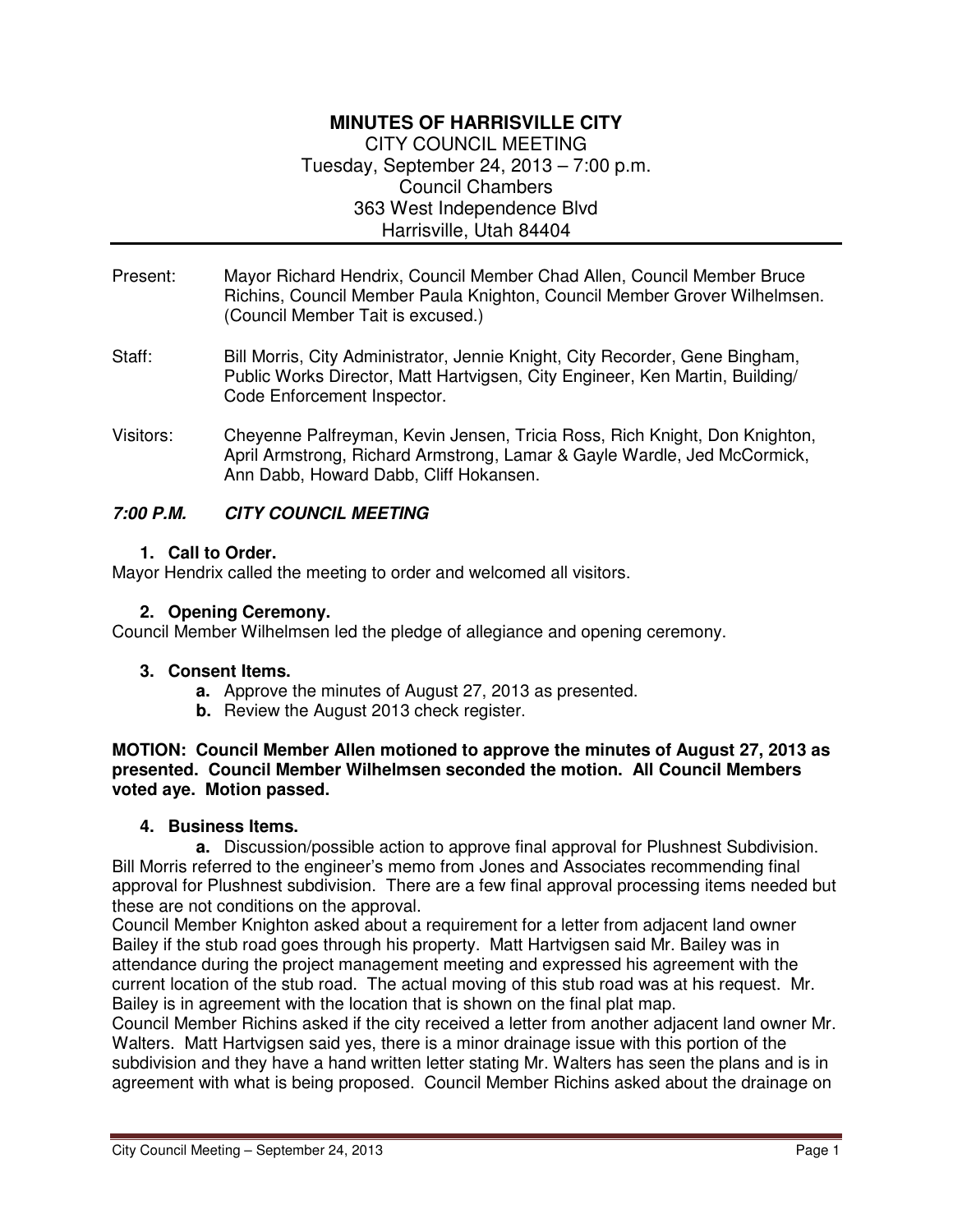the east side of the property. Matt Hartvigsen said the main drainage channel is Dixon creek and flows to the south. That is the where the detention basin sits.

Council Member Richins asked if that is being enlarged to accommodate the additional drainage. Matt Hartvigsen said the detention basin was designed to accommodate the existing developments. Any future development will have to be addressed in the future. The basin has been enlarged to accommodate the Plushnest subdivision. Council Member Allen asked if Public Works Director Gene Bingham was in agreement with giving final approval. Gene Bingham said he is comfortable with the items that have been met in the earlier memo. Council Member Richins asked if there is any need for public comments. Bill Morris said this subdivision will be permanent and property rights are involved, this would be a time where resident needs may be addressed. These comments are not to discourage the development of this property. He advised that once one resident is allowed to make comment, all residents will be allowed to make comment. Mayor Hendrix said he has always encouraged public comments even if there is no public hearing.

Kevin Jensen expressed his concern about the drainage on the west back side of this proposed subdivision. Matt Hartvigsen said he would explain how this property will drain. He informed Council the developer put together an overall drainage with the interception to be through the road ways and piped into Dixon creek. He is confident this will intercept most of the water that is coming through to these residents. There will be some water off the west homes but will be considerably less than what they are experiencing now. The plan is to catch the drainage through the storm drains in the street.

## **MOTION: Council Member Allen motioned to grant final approval for Plushnest subdivision. Council Member Wilhelmsen seconded the motion. All Council Members voted aye. Motion passed.**

**b.** Discussion/possible action to approve Harrisville City ordinance #461, an ordinance repealing and re-enacting Chapter 11.01 of the Land Use Ordinance regarding general provisions, adding and amending definitions, making technical changes.

Bill Morris informed Council he reviewed Council Member Knighton's comments and modified the definitions where there were any issues. He deleted any unnecessary areas and fixed the typos. Council Member Knighton provided Bill Morris with an updated copy with additional corrections. Bill Morris will take into consideration the additional corrections and will take into account staffs need for these definitions.

#### **MOTION: Council Member Richins motioned to table Harrisville City Ordinance #461, an ordinance repealing and re-enacting Chapter 11.01 of the Land Use Ordinance regarding general provisions, adding and amending definitions, making technical changes. Council Member Allen seconded the motion. All Council Members voted aye. Harrisville City Ordinance #461 is tabled.**

**c.** PUBLIC HEARING – Business Regulation Review

Bill Morris gave a staff presentation regarding the business friendly request made by Governor Herbert's office. The city has asked to get information from our businesses and any suggestions they may have in our code to make Harrisville a business friendly city. Governor Herbert suggested cities reach out to their businesses and that's what we are doing is reaching out to business owner's to start the conversation in hopes to be a more business friendly community. This would allow for us to revise any unnecessary ordinances and keep them in accordance with being business friendly. In conjunction there will be a study conducted from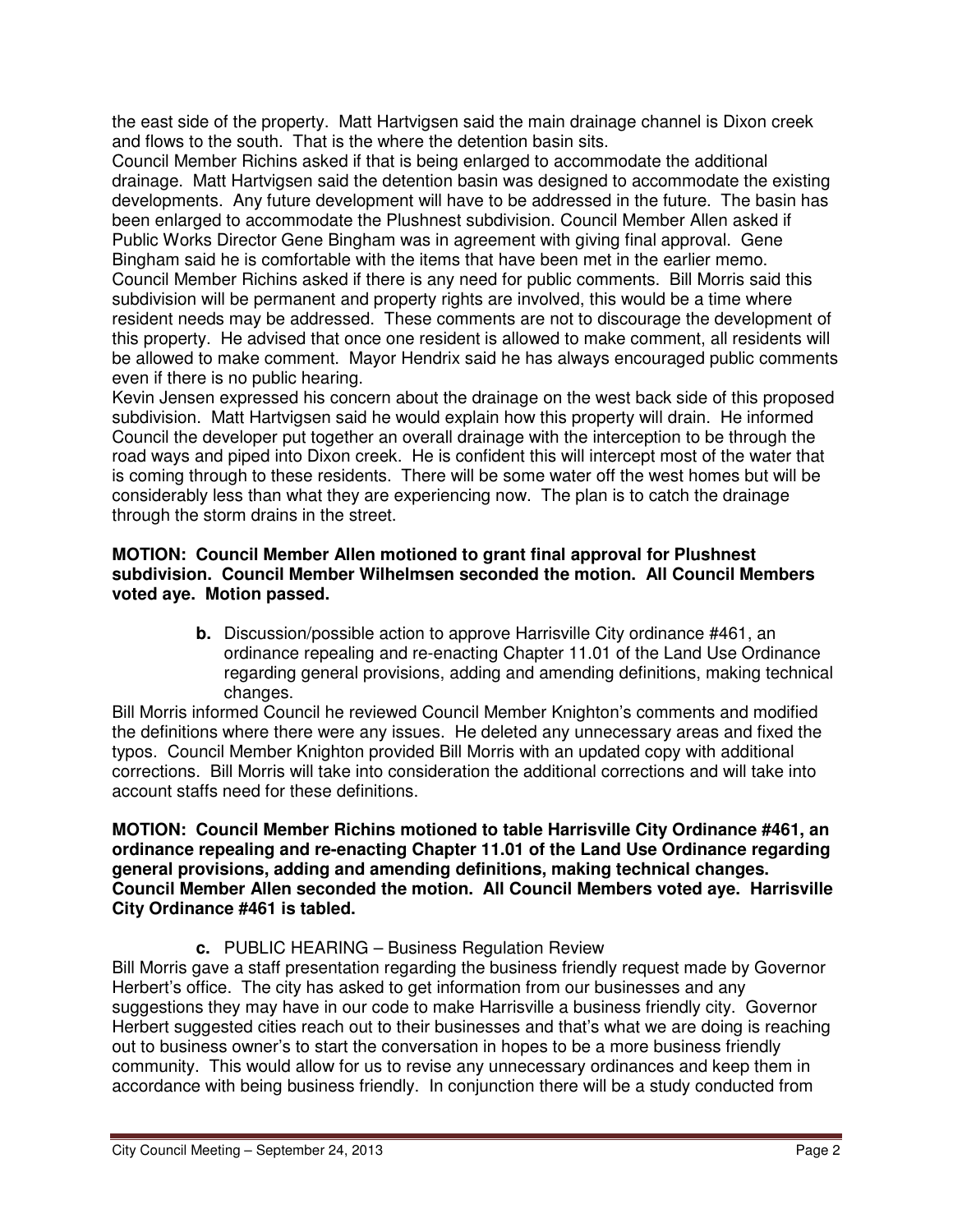Zion's bank to meet the requirements to start a Good Landlord program. This public hearing will be an opportunity to see what we need to address with our business owner's.

#### **MOTION: Council Member Richins motioned to open a public hearing. Council Member Wilhelmsen seconded the motion. All Council Members voted aye. Motion passed.**

Cliff Hokansen has recently bought the Interpace Brick facility on West Harrisville Road. His business is currently licensed for one business and he intends to open more. He said his experience so far has been positive when dealing with the city. In his opinion there is a lot of future coming through to this area. One thing he appreciated was the project management meeting he attended. This allowed him to have conversations with city staff before he had any engineering done on his project. He said the city has been helpful so far in his experience.

#### **MOTION: Council Member Allen motioned to close the public hearing. Council Member Wilhelmsen seconded the motion. All Council Members voted aye. Motion passed.**

Mayor Hendrix said having a business friendly community requires a careful balance. Council Member Knighton asked if they can collect email addresses through business license renewals. Mayor and Council gave discussion on an opportunity to create our own Chamber of Commerce. There is currently no deadline on this project. Zion's Bank has submitted a quote for the required study to implement changes to business license fees. There will be another public hearing requirement where the city can advertise their willingness for an open relationship with community businesses. Council Member Richins referred to the handout that was submitted in Council's packets and asked what changes were made to the state law. He expressed his interest in having the results and examples of how the red tape was cut from other cities. Mayor Hendrix said there should be some examples available as other local cities like Ogden have been through this. Bill Morris said he will be attending a recognition ceremony and will ask the Governor for examples.

> **d.** Discussion/possible action to create a Special Assessment Area in accordance with Utah State Code Title 11, Chapter 42 for tree removal and sidewalk improvements.

Bill Morris acknowledged the difficulty staff has experienced with the tree and sidewalk issue. He said as city leaders they are entrusted with public funds and the difficult decision on whether to use this money to fix problems created by individual residents. He informed Council city staff has talked and visited with each of the residents affected by the tree and sidewalk issue. He explained the Special Assessment Area is designed to cover this type of thing. The city puts out the money in advance and the property owner pays back the city at 100%. He suggested rather than requiring a 100% return of the city money spent that a compromise be reached with the affected residents. The residents will be required to remove the trees at their own expense and the city will cover the costs of sidewalk replacement. Because this new proposal would require the residents to take care of the trees in exchange for the city covering the sidewalk it would not be a 100% return of city funds.

Council Member Knighton asked if this new proposal would set precedence for future sewer and storm drain issues. Bill Morris said this discussion has been just for the sidewalk issue. What Council decides to do from this time forward can be modified with a future ordinance. Council Member Knighton acknowledged this Special Assessment Area is complicated and asked to hear from Ken Martin, Harrisville City Code Enforcement Inspector. Ken Martin informed Council because of what is being proposed; this could possibly set precedence in the future. He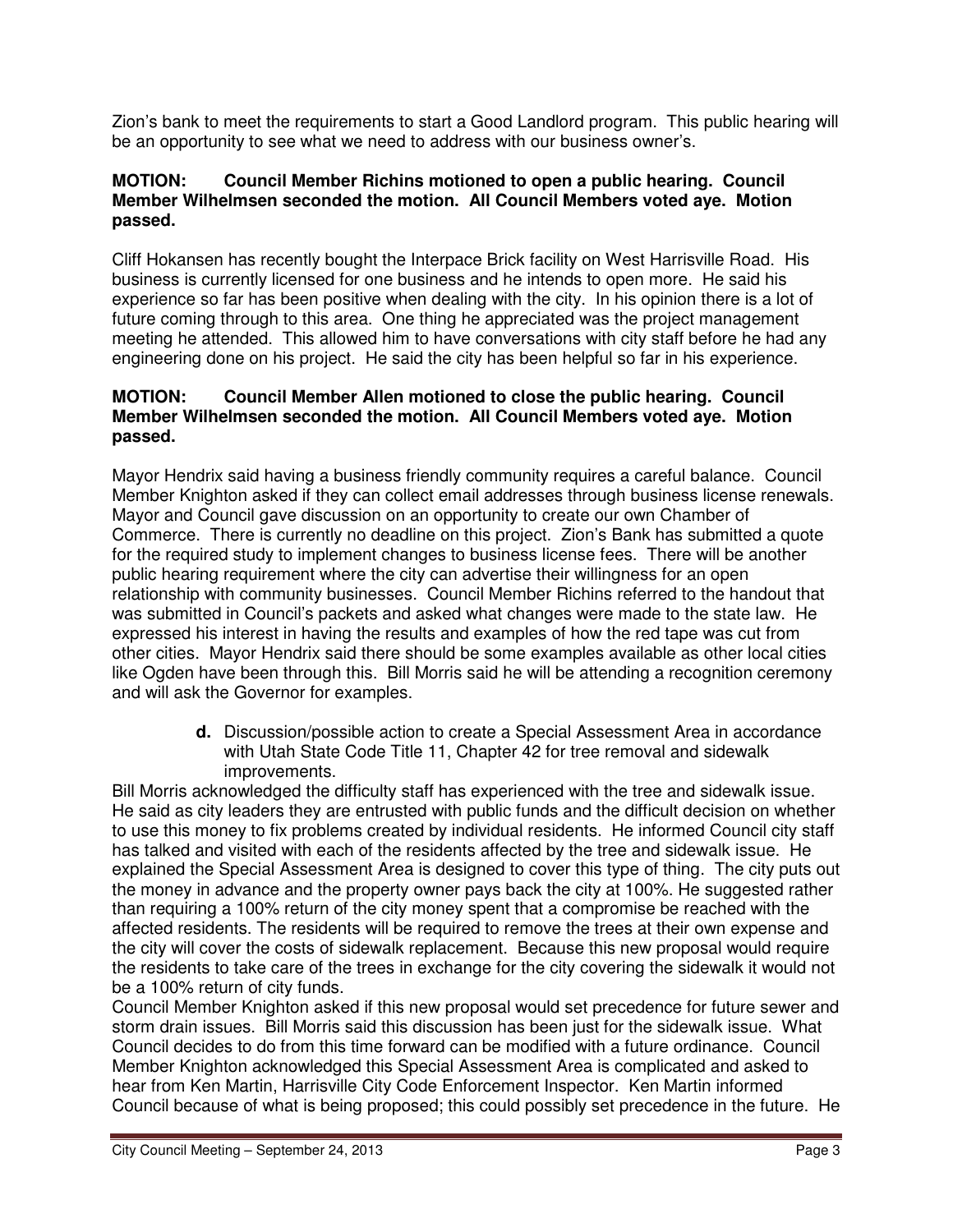further explained the nature of this issue is because of the safety concern. Some of the future issues may not be safety related.

Recently the city received notice from a resident concerned with sidewalk liability. Council Member Knighton asked if some situations put the city at risk and others do not. Gene Bingham said the recent complaint was from a sunken utility trench. He said his concern is with safety. The city is required to address these concerns. He said sidewalks have been addressed since 2002 and they will continue to do so. The city has replaced the sidewalks in the areas where the responsibility is with the city. Now the areas that are the resident responsibility are being addressed.

Council Member Knighton asked if this recently discussed compromise will be a help to residents. Bill Morris said this is consistent with the agreement reached during the appeal hearings with two of the affected residents. Council Member Allen asked where the funds for sidewalk replacement will be coming from. Bill Morris and Gene Bingham both confirmed the funds will be from Capital Projects Fund. Council Member Allen said his personal opinion is that these residents have not necessarily created these issues. He said he is looking at it from a law enforcement stand point, of whether there was intent involved. He does not believe any of these residents intended to create these issues.

Ken Martin said some of these residents have not lived in these houses long. These are the older sidewalks in the more established areas. Bill Morris said we will be changing policy in the future and admitted maybe the city should have been doing a little better in the past with the enforcement of this issue. Council Member Allen asked how many cases there are. Bill Morris acknowledged there may be residents present who have comment. He again reminded Council the main concern for the city is the safety issue. Mayor Hendrix invited any public comment on this issue.

Cheyenne Palfreyman, lives on 1150 North, asked if she is required to pay for the sidewalk damage if her neighbor's tree is causing the damage. Mayor Hendrix said under the new proposal the neighbor would remove the tree and the city would replace the sidewalk. April Armstrong bought a house with an existing condition with trees and damaged sidewalk. She said the trees provide shade, and she does not want to remove them. She would like to know if there are any other options. Council Member Allen asked if she had any suggestions. She asked if the sidewalk could be ground down to level the areas. Ken Martin said the sidewalk cannot be ground out. The trees will continue to raise the sidewalk. Bill Morris asked if the roots can be trimmed. Ken Martin said the trees will die if the roots are trimmed. April Armstrong asked if safety tape is an available option. Mayor Hendrix agreed maybe a compromise could be reached. She said she has three trees that are being affected. Ken Martin said part of the sidewalk is being raised 3 inches. He said the sidewalk could be raised up to level it but the trees would continue to create future issues. The risk would still be there. Ms. Armstrong said the sidewalk is never used by the public; people always walk in the street in her area. Bill Morris said it is irrelevant whether the sidewalk is being used. Council Member Knight expressed her concern with winter areas if slopes in the sidewalk have been created. Bill Morris said the compromise is complete tree removal at the resident's expense and sidewalk replacement at the city's expense. Other options would have to be reviewed. Mayor and Council gave a short discussion about some replacement scenarios.

Trisha Ross, 1013 N. 375 W., said she has trees that were planted in the wrong place. She understands the need for safety. She was under the impression a former Harrisville resident was able to have tree removal and sidewalk replacement done at the city's expense. Bill Morris and Gene Bingham said they are unaware of a circumstance where the city paid for the tree removal and sidewalk replacement in the past. Ms. Ross asked for confirmation that if the tree removal is covered by homeowner, sidewalk replacement would be covered by the city. The large trees in her front yard provide shade in the morning and help keep her house a lot cooler. She asked for an appropriate time frame to be given for tree removal. Bill Morris asked how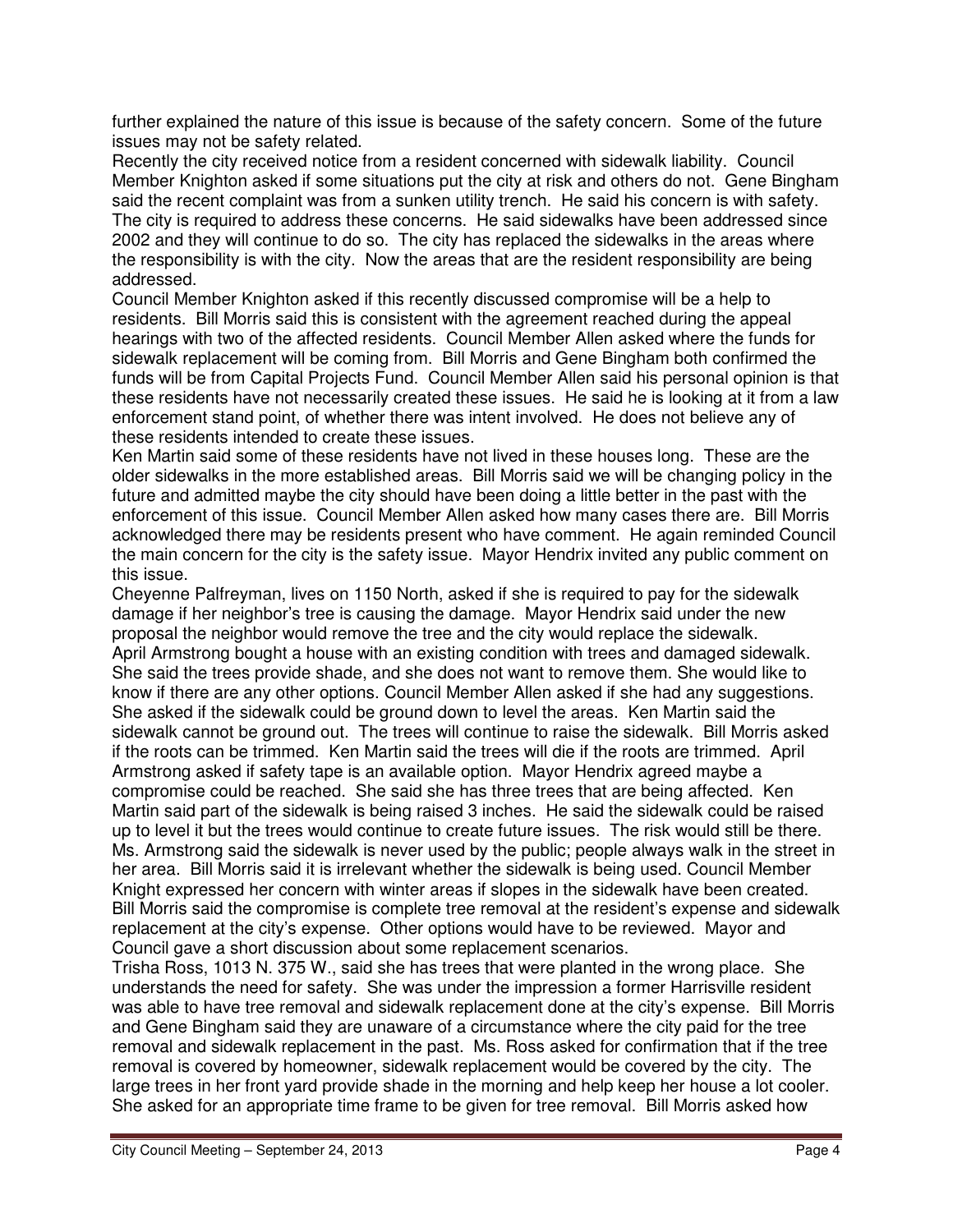much time she needed. She said she appreciates the humanness that has been given to this issue. She asked if there is an option to deal with these issues by putting down some kind of reflective tape temporarily and given until spring to remove the trees. She said the sidewalk is not continuous throughout the cul-de-sac where she lives. In her opinion, most residents don't have the money to cover these costs. She asked that Council please remember to be patient and put into place a realistic deadline that can be met by the residents. Mayor Hendrix said city staff will work with residents on a case by case basis.

Council Member Richins asked about the history of sidewalk replacement ever being done in the past. Gene Bingham said he has no memory of the city covering the cost of the sidewalk replacement in the case of tree damage in the past.

Bill Morris suggested in lieu of setting up the special assessment area, Council support the compromise of the residents covering the costs of tree removal and sidewalk replacement costs covered by the city.

#### **MOTION: Council Member Richins motioned to approve the sidewalk replacement costs to be covered by the city under the condition the homeowner's cover the total cost of tree removal. Council Member Allen seconded the motion. All Council Members voted aye. Motion passed.**

Ken Martin said he and Gene Bingham will come up with a contract setting a deadline for each case. The city will then schedule a contractor to replace the sidewalk. Council Member Allen said he supports working through these issues on a case by case basis. Mayor and Council agreed deadlines will be set on an individual basis.

> **e.** Discussion/possible action to approve Engineering Services – Impact Fee Facilities Plan.

Bill informed Council the city is trying to save money to expand Larsen Lane and also develop a plan for new park improvements. He informed Council the current park renovation projects have been completed and Council must adopt a new capital facilities plan to continue to collect park impact fees. The state law requirements have changed and new things are required. He reviewed the engineers estimate on the costs associated with the impact fees. There are a lot of situations where this money will be needed because of growth. These impact fees are necessary. Council Member Richins asked when the last time transportation impact fees were collected. Bill Morris said he is unaware transportation impact fees have ever been collected in Harrisville.

Gene Bingham said the parks impact fee study was conducted in the late 90's. It is time to get a new impact fee analyzed; now is the time for an update. Council Member Knighton expressed her desire to minimize these fees if they can. Bill Morris informed Council the future land use maps are necessary and Council agreed. Council Member Richins asked for clarification about the role of Zion's Bank. Bill Morris said under the new state law an independent review must take place by a third party to do the calculations. When the legislature makes changes to these laws, and this level of growth comes into communities, the impact is great on the area. These impact fees can't be collected until 90 days after they are passed. Bill Morris suggested getting this in place before the subdivisions are built out.

Gene Bingham requested input on Council's opinions to create the new required plan. This updated plan with Council's input would create an idea of what would be good for the city. Council Member Knighton agreed that time is of the essence. Bill Morris said the cost of the business license fee study has already been collected. Gene Bingham said there is probably enough money in place for the park study. Ken Martin clarified impact fees only affect the new residents moving into the city; the new residents that have an impact on existing residents.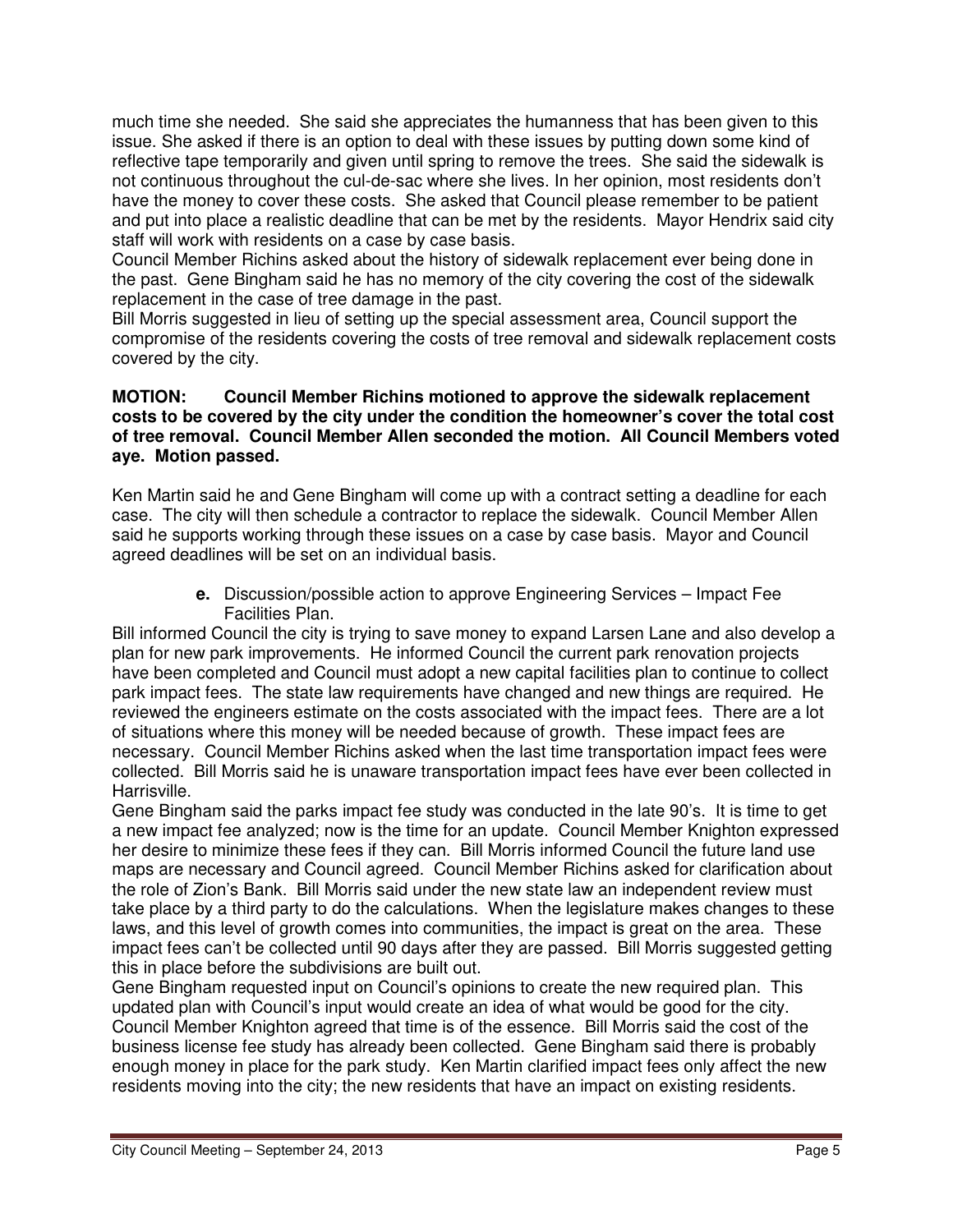Cliff Hokansen cautioned Council about increasing impact fees in Northern Utah. Harrisville has one of the lowest impact fees which draws business into the city. He used Ogden is an example of the high impact fees that deter business from coming in. He urged Council to consider the impact on commercial building permits versus residential building requirements; charging commercial businesses a park impact fee when they don't use the local parks. Bill Morris clarified commercial properties are not assessed the park impact fee. There are differences in these impact fees based on commercial and residential needs.

Don Knighton, 170 W. 1100 N., as an architect his opinion is potential property owners will walk away from property due to impact fees and urged Council to compare impact fees from Ogden and Logan to see how this affects communities.

Mayor Hendrix admitted more discussion may be necessary. Council Member Knighton asked for clarification on the necessity of the study. Bill Morris said the study will provide the highest rate; Council could always choose something less than that. Mayor Hendrix pointed out park impact fees have been in place for years. The parks are a substantial amount of money. The transportation fee is hard to gage because the necessity is in the future. A plan must first be created, then the fees can be set in place towards this plan. Bill Morris said if the park impact fee were to be challenged the current study is out of date. Gene Bingham further clarified if we are charging a park impact fee we must update the plan to still collect this fee. Council Member Knighton asked if there was a grant for the splash pad and parking lot. Bill Morris said these grants are all Capital Facilities related. Gene Bingham pointed out these grants are usually a match. In order to apply and use these grants, the city must have some kind of funding mechanism in place.

Council Member Richins said there is nothing for the transportation fee in place. Bill Morris confirmed the city does not currently have a transportation impact fee. The future of Larsen Lane affects the need for transportation impact fees. Mayor and Council gave discussion on the need for future impact fees.

Gene Bingham commented there is still revenue coming in from park impact fees. With the completion of the current plan, we must update the plan to be in compliance. This impact fee money will have to be spent within the 6 year window, but a plan is needed at this time for spending.

#### **MOTION: Council Member Wilhelmsen motioned to approve engineering services for the impact fee facilities plan. Council member Allen seconded the motion. All Council Members voted aye. Motion passed.**

# **5. Public Comments.**

No public comments were offered.

# **6. Mayor/Council Follow-up.**

Council Member Knighton asked about the project management minutes where discussion was given about the Ben Lomond Golf Course. Bill Morris said general conversation and discussion was given during this meeting.

# **7. Adjourn.**

Mayor Hendrix motioned to adjourn at 8:16 p.m.

## **8. Heritage Days Work Session.**

Mayor Hendrix called the work session to order and turned the time over to Council Member Knighton. She said action needs to be taken to prepare for next year's celebration. First, a new date needs to be set. Mayor and Council agreed the first Saturday in August, which is August 2, 2014, for the Heritage Days 2014 date.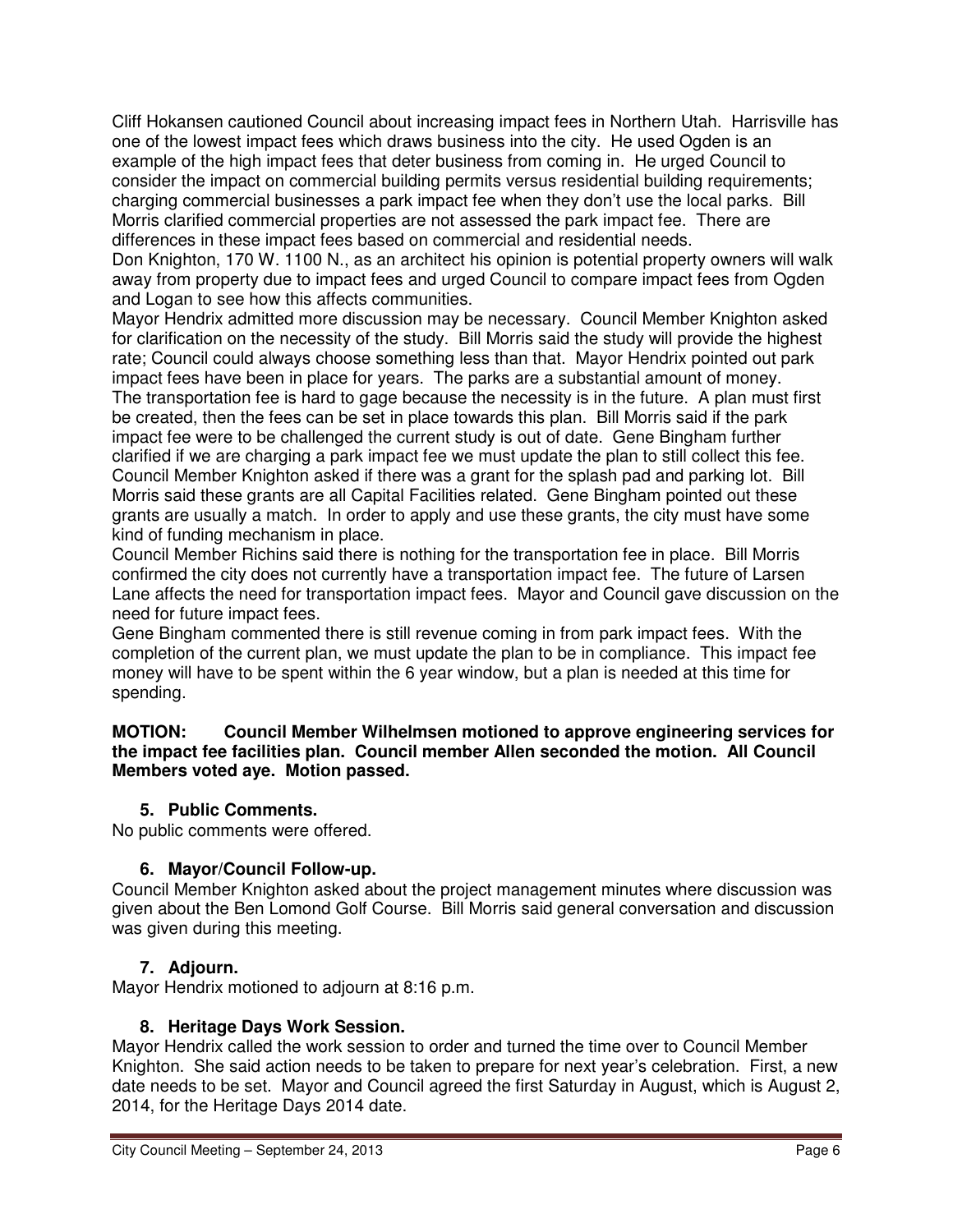Council Member Knighton asked for Jennie Knight to have Pam Crosbie prepare the associated costs for the last 4 years. Mayor and Council gave discussion on the history of fireworks. Mayor Hendrix informed Council there is a relationship with Fireworks West that works well. Council Member Knighton asked if any members have any objection to giving Heritage days back to a committee format and out of Council's hands. Council Member Allen said the reason Council took over was to decrease the money being spent. Council Member Knighton there is an individual willing to devote getting sponsorships through the local businesses to help aid the financing of the celebration. Mayor and Council gave discussion on how other local cities run their celebrations.

Council Member Knighton said they will be starting to hold meetings for the committee soon to get things started for next year's celebration. She would like to collect email addresses for the local businesses so the committee can make contact with businesses for possible sponsorship. Mayor and Council agreed the vendors and money need to funnel through the city. They gave discussion on possible online signups.

Mayor and Council gave discussion on whether to reincorporate the all day program. Resident feedback has included a desire for the entire day celebration. They agreed some previous activities could be brought back into the celebration. Mayor and Council agreed to look at having local businesses sponsor each activity. Council Member Wilhelmsen said there is a small chamber of commerce in place that could possibly assist with Heritage Days. North Ogden City website has a small chamber of commerce listed in place. Mayor Hendrix said he did not have a lot of information on this.

Mayor and Council discussed various advertising resources that could be used to hold down the costs, as most businesses like to have advertisement be part of the sponsorship. Discussion was given on the success of the midnight run and changes that may be implemented to help with future success.

Mayor and Council agreed some activities that are off site do not have to be held the same day. The possibility of incorporating the baseball/softball championship games in conjunction with the celebration.

Mayor and Council agreed to revisit the possibility of bringing back Harrisville's Got Talent based on its success in 2012. Other possible ideas were discussed such as fundraising opportunities for Youth City Council. They agreed to start building the Saturday evening program's entertainment first and build the other events around this. Some residents appreciated the small scale event which led away from the commercial feeling of past celebrations.

Council Member Richins said he had a local sound system provider in mind for this next year. Mayor and Council agreed this is one of the largest expenses. Discussion was given to possibly change sound system providers but make sure they are familiar with the format.

Discussion was given to the free refreshments. Mayor and Council agreed most residents enjoy being able to attend without obligation to pay for everything.

Council Member Wilhelmsen reminded Council when the activities expand so do the associated costs. Discussion was given to the offsite activities, the logistics of having offsite activities. Mayor and Council agreed to set the parameter on the dance ending with the fireworks display. They agreed to try to solicit more participation from residents; also agreeing to try to keep things local and inexpensive. Council Member Knighton said the committee will keep planning ahead.

Discussion was given on keeping the same theme from year to year. Council Member Richins suggested reinstating some of the more popular events like the baby contest and Little Miss Harrisville. Council Member Knighton agreed if these events can fund themselves. Mayor and Council agreed to have the committee keep things within the guidelines of the budget, and have an outline of sponsors available for events. Council Member Knighton said the committee will begin work to gather information and sponsors for next year's celebration.

Mayor Hendrix motioned to adjourn at 8:56 p.m.